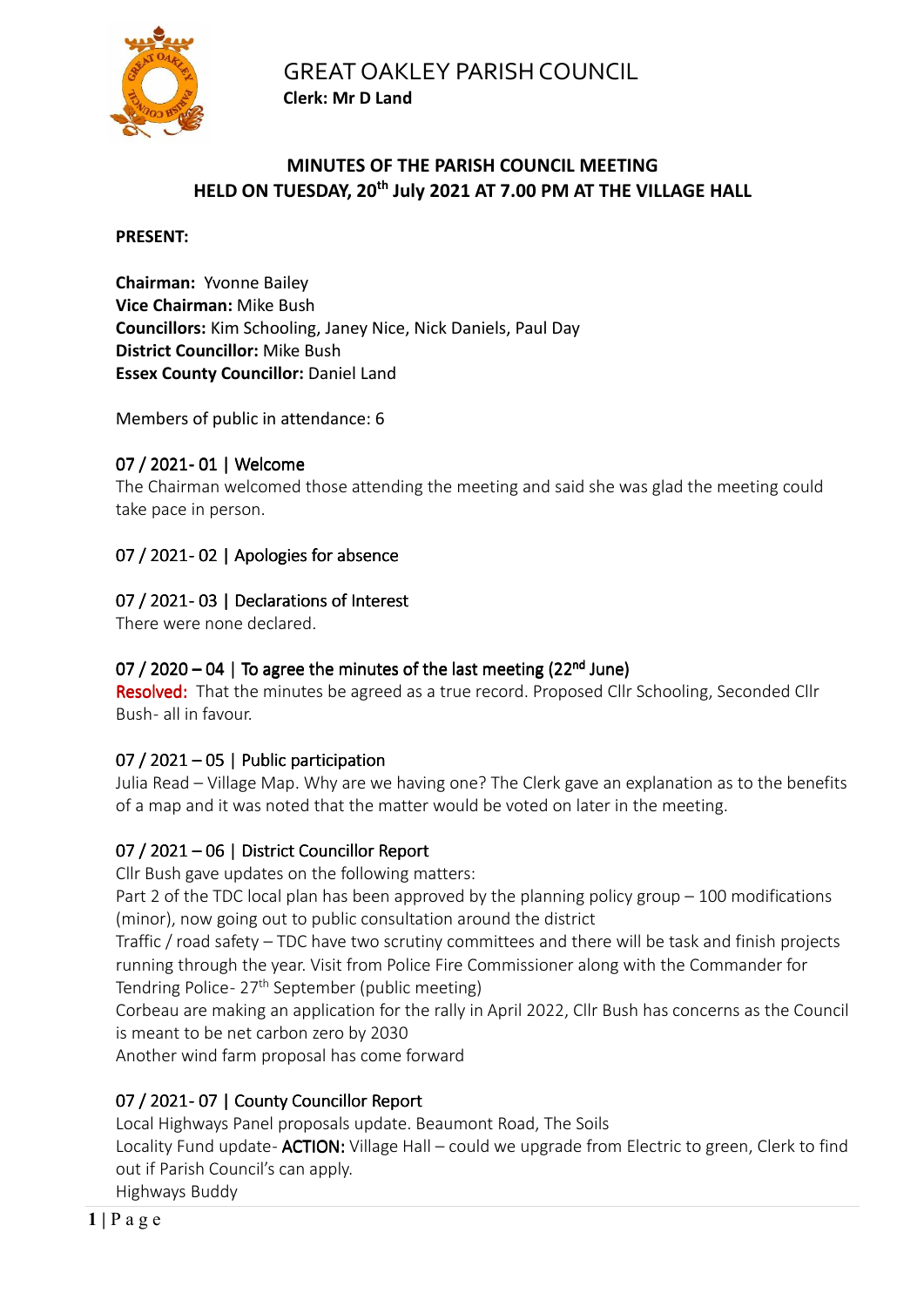

Footpath Cutting

Cllr Daniels asked about the Pot Hole schedule and if completed? **ACTION:** Cllr Daniels to send over the list

Cllr Nice asked about signs which are overgrown and faded. **ACTION:** Cllr Land to pick up with highways

# 07 / 2021 - 08 | Clerk Report / Correspondence

Website – Cllr Daniels asked about the booking calendar. **ACTION:** Clerk to organise with Web provider

AGAR

Growing season – resident complaints about the old graveyard. Growing has been relentless within the current weather conditions making it difficult to keep on top of the areas. Pleased to report that the latest ground works have rectified the situation

Play Park upgrades, Section 106 - going through finance to release funds New gates have received praise

# 07 / 2021- 09 | Chairman's Report

Glad to be back in person

We are keen that residents communicate with the PC in the correct manner. There appears to be comments on social media which the PC do not respond to, which are derogatory and spread misinformation. We can be contacted through our own Facebook Page, by phone or by email to the Clerk of the Council. Relevant information can also be found on our notice boards and the website. Correspondence.

Mr Bailey – inconsiderate parking in the village on verges. ACTION: Paper notes to be left on the cars, this will then be followed to TDC if no progress.

Mrs Sewell emailed asking about the Village Hall and the proposed upgrades and the lack of progress. Clerk to respond based on Village Hall update.

# 07 / 2021- 10 | Reports

## Burial Ground, Recreation Field, Play Area and Greenswards

Cllr Nice reported the new burial ground is looking good, tidier, pretty – need for benches

Playground updates progressing through TDC 106

Need for signage- no dogs in play area. **ACTION:** Clerk to ask TDC if they have any?

Wix had a MUGA installed some years ago – look at options for future proposals via community

consultation

## Public Rights of Way / Footpaths

Report submitted – paths are in relatively good shape since ECC gangs have been through

ACTION: Cllr Land to seek guidance from ECC PROW about Footpath 13 and the danger posed by the drop

## Great Oakley and Stones Green in Bloom in Bloom

First time we have tried this and it was well supported – thanks to all. Weather was poor on Saturday but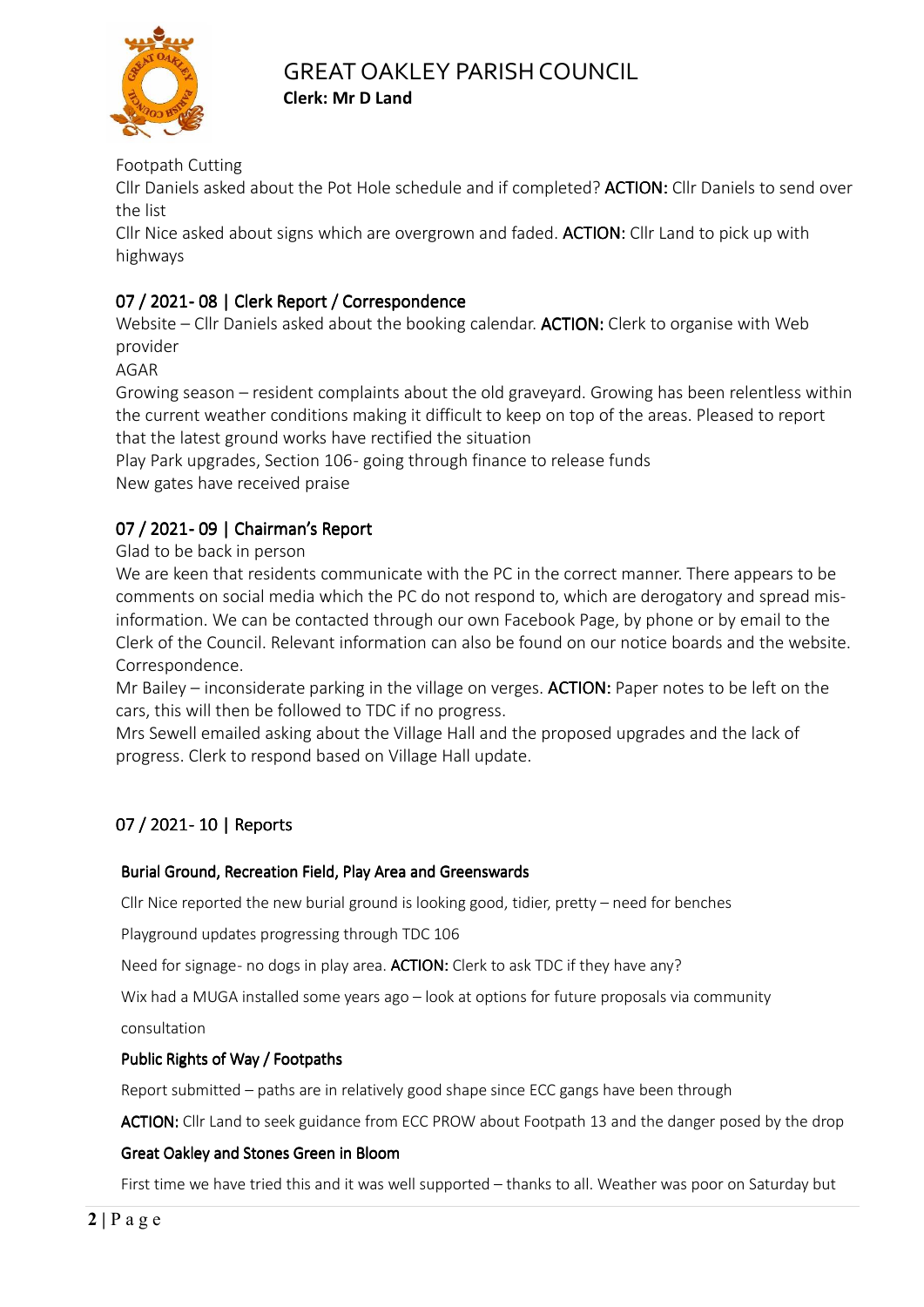

much nicer on the Sunday. GOPC and Villages in Bloom information leaflets were distributed. It was good to meet some new people who have recently moved into the village attending. Thanks were given to Cllr Nice and Cllr Schooling and all the volunteers for their efforts.

The Parish Vicar is leaving in September and her contribution to the 5 parishes was noted and recognised.

ACTION: Cllr Daniels recommended a meeting of all organisations and community groups be setup. He will draft a letter to send out.

#### TDALC

No meeting has taken place within the period.

#### Village Hall

Cllr Daniels gave an update on the progress of the hall upgrade. **ACTION:** The list of potential jobs should be made public to update the villagers of plans. Cllr Daniels explained that the proposed development next to the school is a factor in the decision making and allocation of funds. Cllr Bush suggested that an architect should be commissioned to make some sound proposals on the future of the hall. Remedial works can continue to maintain the ongoing running features of the hall.

#### LED Lighting

The Clerk gave an update on the project, explained that the village was one of very few remaining places in the district which does not have LED fittings. A communication strategy will be looked at in preparation for a motion to go to the August Council Meeting.

#### Stones Green

Nothing to report. The Triangle is now being picked

## 07 / 2021 – 11 | Consider proposal to undertake a village map

It was agreed to seek further information on the matter in relation to the Parish Plan. Potential to look at a combined map with surrounding villages.

# 07 / 2021 – 12 | To agree a grant submission to the EALC for the Community Initiative Fund

It was agreed to make a grant submission for 2021-22. Proposed Cllr Bailey Seconded Cllr Day – all in favour.

# 07 / 2021 – 13 | Community Safety

Meetings with ECC Highways, TDC Parking and Essex Police have been arranged to formulate a Community Safety strategy taking into account all of the concerns of local people, businesses and village groups. The matters relating to village safety will include, parking, speeding and lighting.

# 07 / 2021 – 14 | Corbeau Rally – to seek Parish Council views on the planned rally for 2022

Cllr Day asked what does the event bring to the village (positive benefits)? Cllr Bush indicated that the event will be 3 days in 2022 What is the impact on carbon emissions? We want donations for the villages affected – average speed cameras?